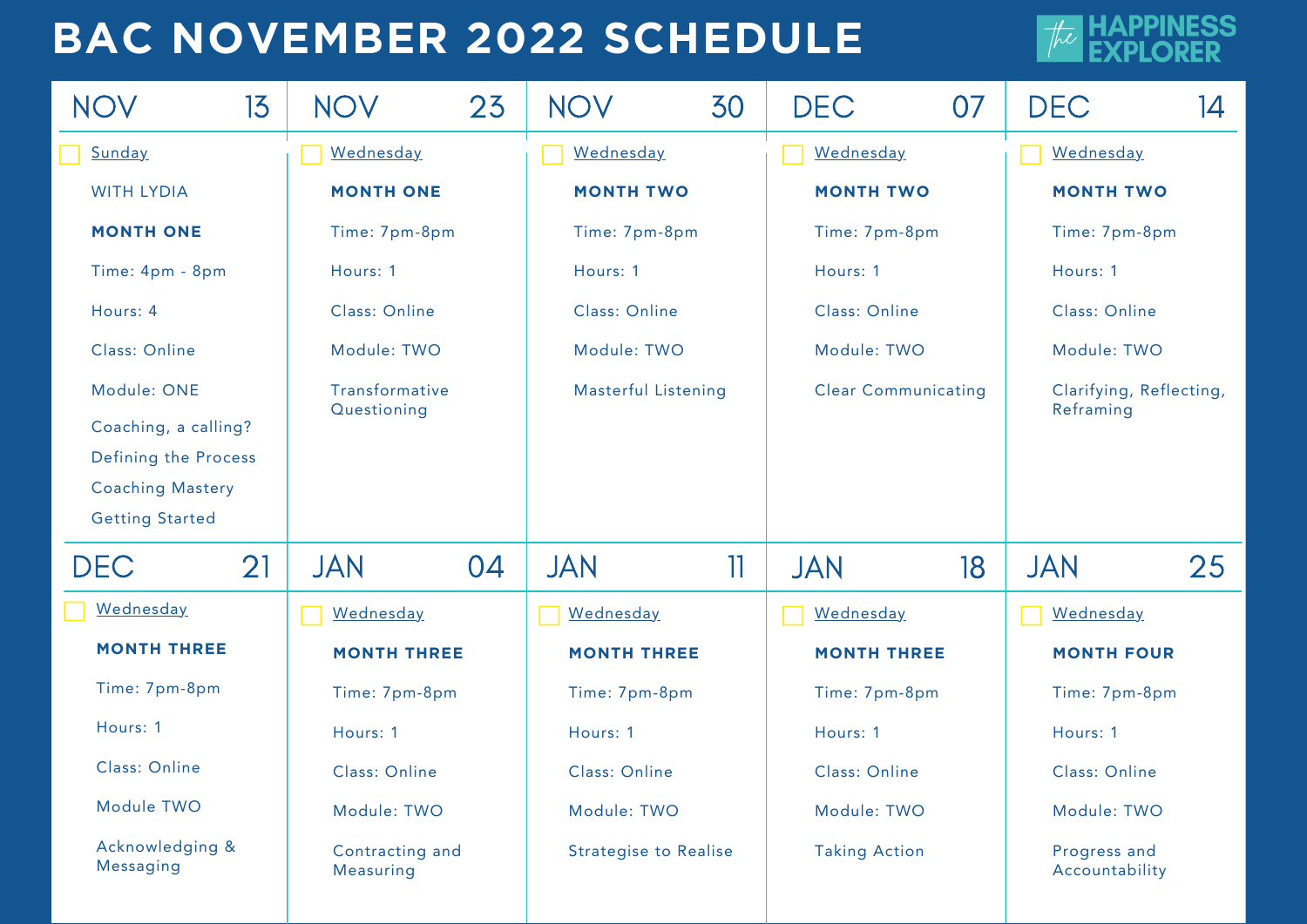### **BAC NOVEMBER 2022 SCHEDULE**



| <b>FEB</b>                        | 08            | <b>FEB</b>                         | 15            | <b>FEB</b>                      | 22            | <b>FEB</b>                | 29                  | <b>MAR</b>          | $\Omega$         |  |
|-----------------------------------|---------------|------------------------------------|---------------|---------------------------------|---------------|---------------------------|---------------------|---------------------|------------------|--|
| <b>Wednesday</b>                  |               | <b>Wednesday</b>                   |               | <b>Wednesday</b>                |               | Wednesday                 |                     | Wednesday           |                  |  |
| <b>MONTH THREE</b>                |               | <b>MONTH FOUR</b>                  |               | <b>MONTH FOUR</b>               |               | <b>MONTH FOUR</b>         |                     | <b>MONTH FIVE</b>   |                  |  |
| Time: 7pm-8pm                     |               | Time: 7pm-8pm                      |               | Time: 7pm-8pm                   |               | Time: 7pm-8pm             |                     | Time: 7pm-8pm       |                  |  |
| Hours: 1                          |               | Hours: 1                           |               | Hours: 1                        |               | Hours: 1                  |                     | Hours: 1            |                  |  |
| Class: Online                     | Class: Online |                                    | Class: Online |                                 | Class: Online |                           | Class: Online       |                     |                  |  |
| Module: TWO                       | Module TWO    |                                    | Module TWO    |                                 | Module TWO    |                           | Module: THREE       |                     |                  |  |
| Awareness and<br>Partnering.      |               | Personality and<br>Profiles        |               | Energy and Intuition            |               | Body Language and<br>Tone |                     | Part A: Core Values |                  |  |
| <b>MAR</b>                        | 08            | <b>MAR</b>                         | 15            | <b>MAR</b>                      | 22            | <b>APR</b>                | 15                  | <b>APR</b>          | 16               |  |
| Wednesday                         |               | Wednesday                          |               | Wednesday                       |               | Saturday                  |                     | Sunday              |                  |  |
| <b>MONTH FIVE</b>                 |               | <b>MONTH FIVE</b>                  |               | <b>MONTH FIVE</b>               |               | <b>MONTH SIX</b>          |                     | <b>MONTH SIX</b>    |                  |  |
| Time: 7pm-8pm                     |               | Time: 7pm-8pm                      |               |                                 | Time: 7pm-8pm |                           | Time: 7pm-8:30pm    |                     | Time: 7pm-8:00pm |  |
| Hours: 1                          |               | Hours: 1                           |               | Hours: 1                        |               | <b>Hours: 1.5</b>         |                     | Hours: 1            |                  |  |
| Class: Online                     |               | Class: Online                      |               | Class: Online                   |               | Class: Online             |                     | Class: Online       |                  |  |
| Module: THREE                     | Module: THREE |                                    | Module: THREE |                                 | Module: THREE |                           | Module: THREE       |                     |                  |  |
| Part B: Emotional<br><b>Needs</b> |               | Part C: Limiting<br><b>Beliefs</b> |               | Part D: Working with<br>the Ego |               |                           | The Happiness Reset | The Happiness Reset |                  |  |